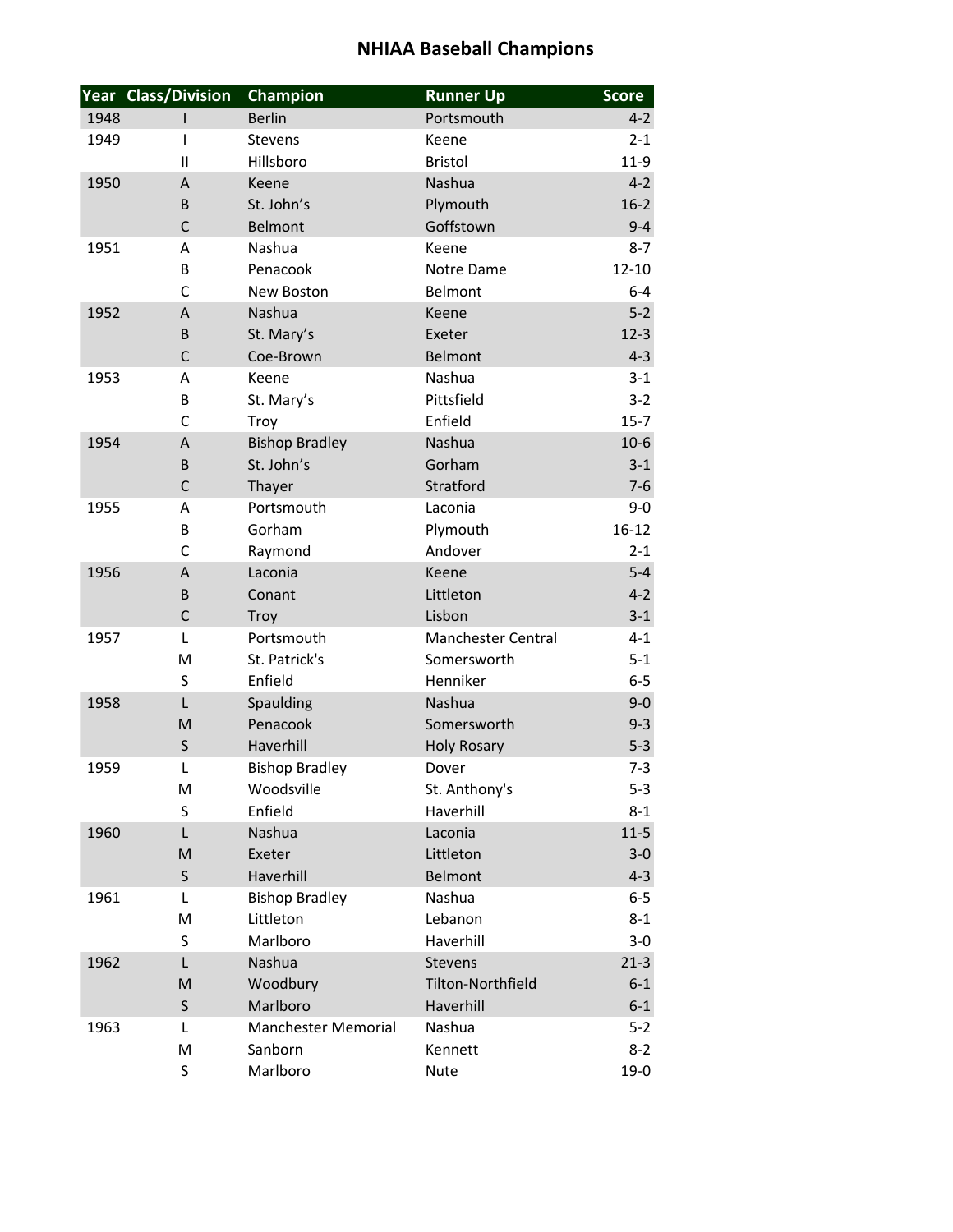|      | <b>Year Class/Division</b> | Champion                   | <b>Runner Up</b>           | <b>Score</b> |
|------|----------------------------|----------------------------|----------------------------|--------------|
| 1964 |                            | Portsmouth                 | Stevens                    | $3 - 1$      |
|      |                            | Pinkerton                  | <b>Berlin</b>              | $3 - 1$      |
|      | M                          | Woodsville                 | Charlestown                | $3 - 2$      |
|      | $\sf S$                    | Marlboro                   | Newmarket                  | $4 - 1$      |
| 1965 | L                          | Portsmouth                 | <b>Manchester Memorial</b> | $8 - 3$      |
|      | $\mathbf{I}$               | <b>Bishop Brady</b>        | Exeter                     | $7 - 5$      |
|      | M                          | Pittsfield                 | Notre Dame                 | $3-0$        |
|      | S                          | Marlboro                   | Epping                     | $3 - 1$      |
| 1966 | $\mathsf{L}$               | Concord                    | <b>Berlin</b>              | $6-1$        |
|      |                            | Winnacunnet                | Somersworth                | $6-0$        |
|      | M                          | <b>Notre Dame</b>          | Goffstown                  | $2 - 0$      |
|      | S                          | Epping                     | Marlboro                   | $1-0$        |
| 1967 | L                          | <b>Manchester Central</b>  | Laconia                    | $2 - 1$      |
|      | $\mathbf{I}$               | Pinkerton                  | Winnacunnet                | $7-6$        |
|      | M                          | Pittsfield                 | Notre Dame                 | $6-0$        |
|      | S                          | Ashland                    | Lisbon                     | $7 - 0$      |
| 1968 | $\mathsf{L}$               | <b>Nashua</b>              | Keene                      | $2 - 0$      |
|      | $\mathbf{I}$               | <b>Fall Mountain</b>       | Timberlane                 | $7-2$        |
|      | M                          | New London                 | Merrimack                  | $3 - 1$      |
|      | S                          | Newmarket                  | Sunapee                    | $5-0$        |
| 1969 | L                          | <b>Bishop Bradley</b>      | Keene                      | $6 - 1$      |
|      | $\mathbf{I}$               | <b>Fall Mountain</b>       | Goffstown                  | $6-0$        |
|      | M                          | Woodsville                 | Pittsfield                 | $3 - 2$      |
|      | S                          | Newmarket                  | Sunapee                    | $9 - 0$      |
| 1970 | L                          | <b>Manchester Memorial</b> | <b>Berlin</b>              | $4 - 0$      |
|      | L                          | Somersworth                | Lebanon                    | $2 - 0$      |
|      | M                          | Woodsville                 | Hinsdale                   | $2 - 0$      |
|      | $\sf S$                    | Belmont                    | <b>Nute</b>                | $9 - 1$      |
| 1971 | L                          | Man. Memorial              | Nashua                     | $8-0$        |
|      | $\mathsf{l}$               | Timberlane                 | Littleton                  | $6-5$        |
|      | M                          | Woodsville                 | Sanborn                    | $14 - 0$     |
|      | S                          | Newmarket                  | Sunapee                    | $2 - 1$      |
| 1972 | L                          | Laconia                    | Keene                      | $5 - 4$      |
|      |                            | Goffstown                  | <b>Fall Mountain</b>       | $3 - 2$      |
|      | M                          | Hinsdale                   | Gorham                     | $1-0$        |
|      | S                          | Newmarket                  | Marlboro                   | $3-0$        |
| 1973 | L                          | Keene                      | Concord                    | $2 - 0$      |
|      | L                          | Monadnock                  | <b>Berlin</b>              | $2 - 1$      |
|      | M                          | Hinsdale                   | <b>Hollis</b>              | $3 - 1$      |
|      | S                          | Lisbon                     | Sunapee                    | $5 - 1$      |
| 1974 | L                          | Concord                    | <b>Manchester Memorial</b> | $6 - 1$      |
|      |                            | Kennett                    | Littleton                  | $8 - 2$      |
|      | M                          | Hinsdale                   | Hopkinton                  | $1-0$        |
|      | $\sf S$                    | Coe-Brown                  | Henniker                   | $7 - 1$      |
| 1975 | L                          | Keene                      | <b>Manchester Memorial</b> | $4 - 3$      |
|      | L                          | Con Val                    | <b>Berlin</b>              | $2 - 0$      |
|      | M                          | Hinsdale                   | Woodsville                 | $2 - 1$      |
|      | S                          | Coe-Brown                  | Lisbon                     | $1-0$        |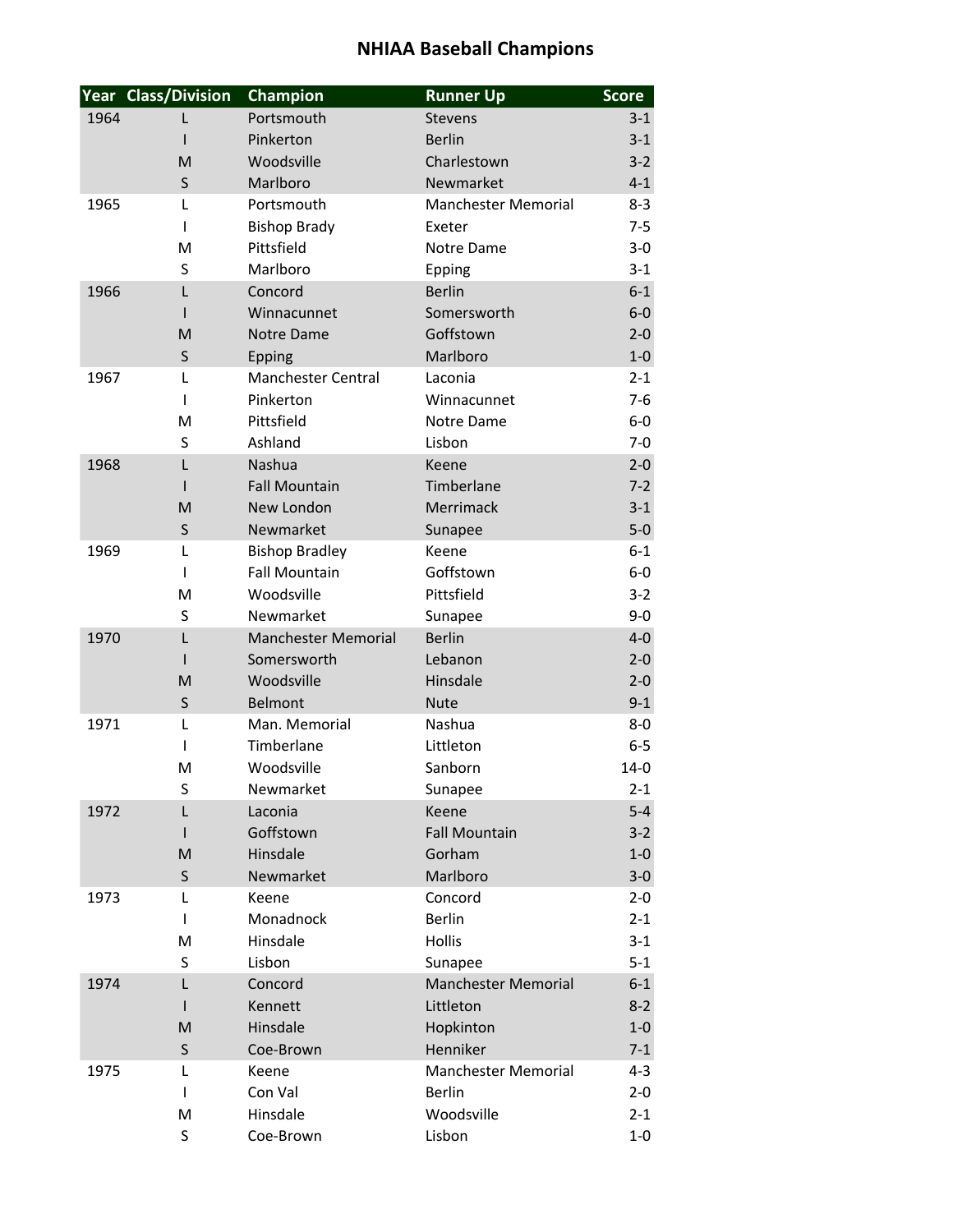|      | <b>Year Class/Division</b> | Champion                   | <b>Runner Up</b>           | <b>Score</b> |
|------|----------------------------|----------------------------|----------------------------|--------------|
| 1976 |                            | Nashua                     | Keene                      | $2 - 0$      |
|      |                            | Milford                    | Exeter                     | $4 - 3$      |
|      | M                          | Woodsville                 | <b>Oyster River</b>        | $2 - 0$      |
|      | $\sf S$                    | Groveton                   | Marlboro                   | $2 - 0$      |
| 1977 | L                          | Trinity                    | Nashua                     | $6-5$        |
|      | I                          | Timberlane                 | Merrimack Valley           | $4 - 2$      |
|      | M                          | Woodsville                 | <b>Oyster River</b>        | $3 - 2$      |
|      | S                          | Groveton                   | Coe-Brown                  | $2 - 0$      |
| 1978 | L                          | <b>Manchester Memorial</b> | Trinity                    | $4-0$        |
|      |                            | <b>Stevens</b>             | Timberlane                 | $2 - 1$      |
|      | M                          | Kearsarge                  | Gilford                    | $4 - 3$      |
|      | S                          | Groveton                   | Marlboro                   | $1-0$        |
| 1979 | L                          | Nashua                     | Keene                      | $7 - 4$      |
|      | $\mathbf{I}$               | Merrimack Valley           | <b>Fall Mountain</b>       | $11-9$       |
|      | M                          | Littleton                  | Gilford                    | $4 - 3$      |
|      | S                          | Sunapee                    | Lisbon                     | $2 - 0$      |
| 1980 | L                          | Concord                    | <b>Manchester West</b>     | $6-5$        |
|      |                            | <b>Merrimack Valley</b>    | Lebanon                    | $6 - 4$      |
|      | M                          | Plymouth                   | Littleton                  | $2 - 1$      |
|      | S                          | Marlboro                   | Groveton                   | $1-0$        |
| 1981 | L                          | Exeter                     | <b>Manchester Memorial</b> | $8 - 3$      |
|      | $\mathbf{I}$               | Lebanon                    | Monadnock                  | $7 - 2$      |
|      | M                          | Plymouth                   | Hopkinton                  | $11-0$       |
|      | S                          | Henniker                   | Coe-Brown                  | $5-4$        |
| 1982 | L                          | <b>Bishop Guertin</b>      | Spaulding                  | $7-6$        |
|      | L                          | Londonderry                | Monadnock                  | $8 - 2$      |
|      | M                          | Plymouth                   | Newport                    | $3 - 2$      |
|      | $\sf S$                    | Lisbon                     | Henniker                   | $6 - 4$      |
| 1983 | L                          | Manchester West            | Salem                      | $4 - 3$      |
|      | $\mathsf{l}$               | Londonderry                | Franklin                   | $8 - 6$      |
|      | M                          | Newport                    | Mascoma                    | $5 - 1$      |
|      | S                          | Lisbon                     | Coe-Brown                  | $6-5$        |
| 1984 | L                          | Spaulding                  | <b>Bishop Guertin</b>      | $8-0$        |
|      | $\mathbf{I}$               | Monadnock                  | Plymouth                   | $12 - 1$     |
|      | M                          | Franklin                   | Littleton                  | $4 - 3$      |
|      | S                          | Lisbon                     | Sunapee                    | $7 - 2$      |
| 1985 | L                          | <b>Manchester Memorial</b> | Nashua                     | $4 - 2$      |
|      | I                          | Monadnock                  | <b>Stevens</b>             | $18-3$       |
|      | M                          | Hopkinton                  | Hollis                     | $5 - 3$      |
|      | S                          | Lisbon                     | Epping                     | $6 - 4$      |
| 1986 | L                          | Pinkerton                  | Keene                      | $3 - 2$      |
|      |                            | Lebanon                    | Plymouth                   | $7-1$        |
|      | M                          | St. Thomas                 | Conant                     | $7-1$        |
|      | $\sf S$                    | Lisbon                     | Profile                    | $9 - 0$      |
| 1987 | L                          | <b>Bishop Guertin</b>      | Concord                    | $5 - 4$      |
|      | L                          | Somersworth                | Monadnock                  | $4 - 2$      |
|      | M                          | <b>White Mountains</b>     | Belmont                    | $2 - 0$      |
|      | S                          | Moultonborough             | Wilton-Lyndeborough        | $7 - 4$      |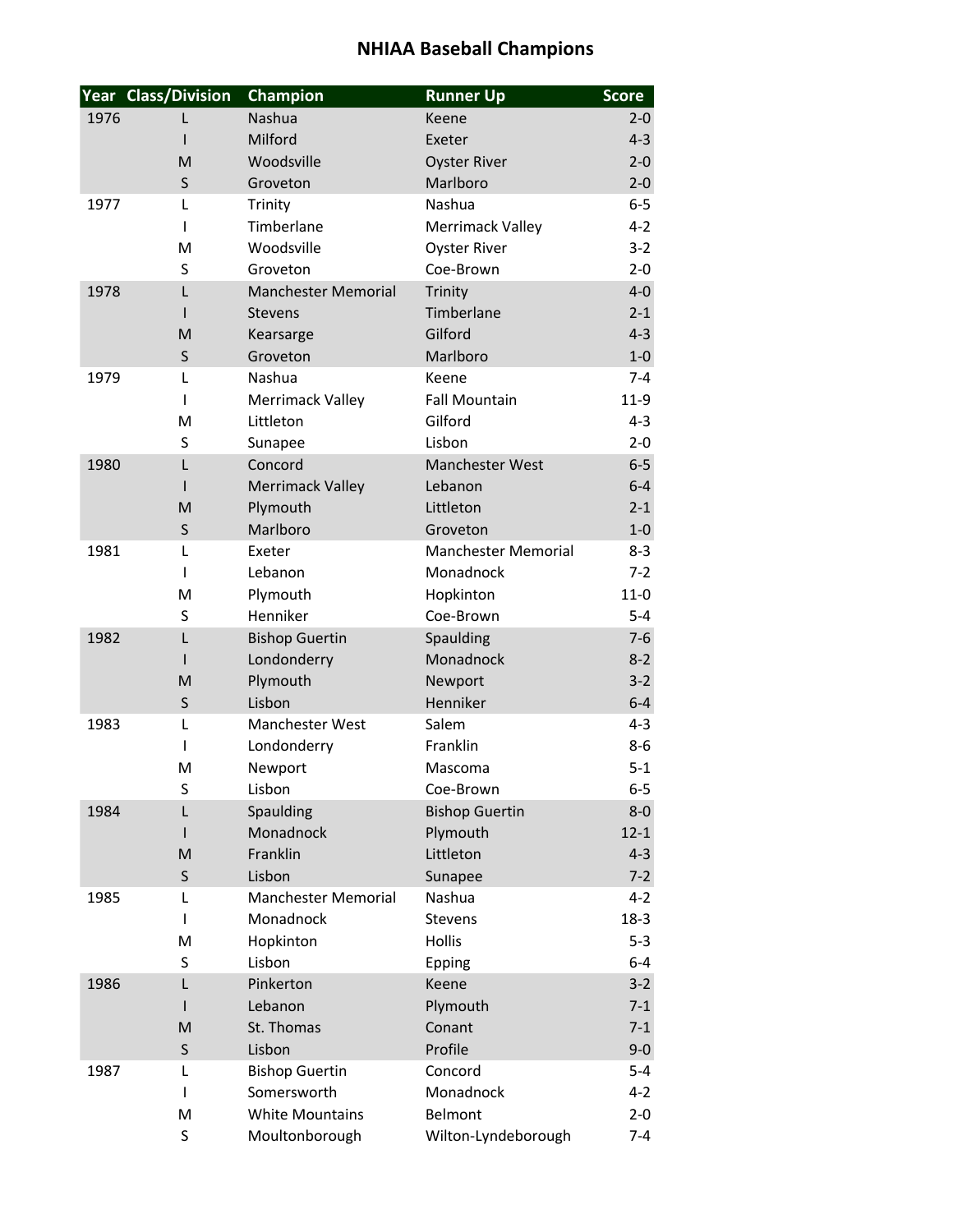|      | <b>Year Class/Division</b> | Champion                  | <b>Runner Up</b>           | <b>Score</b> |
|------|----------------------------|---------------------------|----------------------------|--------------|
| 1988 |                            | Portsmouth                | Alvirne                    | $2 - 1$      |
|      |                            | Somersworth               | <b>Fall Mountain</b>       | $18 - 8$     |
|      | M                          | <b>Belmont</b>            | St. Thomas                 | $10-7$       |
|      | $\sf S$                    | Sunapee                   | Derryfield                 | $8 - 1$      |
| 1989 | L                          | Keene                     | Manchester West            | $3-1$        |
|      | $\mathbf{I}$               | <b>Oyster River</b>       | Plymouth                   | $8 - 2$      |
|      | M                          | <b>Bishop Brady</b>       | Mascenic                   | $7 - 2$      |
|      | S                          | Sunapee                   | Derryfield                 | $18 - 5$     |
| 1990 | $\mathsf{L}$               | Manchester West           | Nashua                     | $7 - 2$      |
|      |                            | Laconia                   | Plymouth                   | $3 - 0$      |
|      | M                          | Gilford                   | Pittsfield                 | $7 - 3$      |
|      | S                          | Gorham                    | Laconia Christian          | $8 - 7$      |
| 1991 | L                          | Nashua                    | Trinity                    | $2 - 1$      |
|      | L                          | Laconia                   | Lebanon                    | $3-2$        |
|      | M                          | Farmington                | Mascenic                   | $2 - 0$      |
|      | S                          | Derryfield                | Gorham                     | $15 - 8$     |
| 1992 | L                          | Trinity                   | Nashua                     | $7 - 3$      |
|      | L                          | Monadnock                 | Plymouth                   | $4 - 3$      |
|      | M                          | <b>Hollis</b>             | Franklin                   | $5 - 1$      |
|      | S                          | Epping                    | Moultonborough             | $10-0$       |
| 1993 | L                          | Nashua                    | <b>Manchester Memorial</b> | $5 - 1$      |
|      | $\mathsf{I}$               | Pembroke                  | Monadnock                  | $7-2$        |
|      | M                          | Raymond                   | Newport                    | $6-4$        |
|      | S                          | Moultonborough            | Alton                      | $2 - 0$      |
| 1994 | L                          | Nashua                    | Concord                    | $7 - 4$      |
|      | L                          | Monadnock                 | Kingswood                  | $10-6$       |
|      | M                          | <b>Hollis</b>             | Newmarket                  | $4 - 2$      |
|      | $\sf S$                    | Sunapee                   | Derryfield                 | $3 - 1$      |
| 1995 | L                          | <b>Manchester Central</b> | Pinkerton                  | $3 - 2$      |
|      | $\mathsf{I}$               | Kennett                   | Timberlane                 | $5-2$        |
|      | M                          | Hinsdale                  | Farmington                 | $3-2$        |
|      | S                          | Sunapee                   | Aton                       | $1-0$        |
| 1996 | L                          | Keene                     | Merrimack                  | $1-0$        |
|      | $\mathbf{I}$               | Plymouth                  | Kingswood                  | $5-4$        |
|      | M                          | Newmarket                 | Pelham                     | $1-0$        |
|      | S                          | Sunapee                   | Alton                      | $1-0$        |
| 1997 | L                          | Keene                     | Merrimack                  | $12 - 5$     |
|      | $\mathsf{I}$               | Plymouth                  | Goffstown                  | $5 - 3$      |
|      | M                          | Pelham                    | Coe-Brown                  | $7 - 3$      |
|      | S                          | Gorham                    | Moultonborough             | $6-5$        |
| 1998 | L                          | Man. Memorial             | Concord                    | $7 - 3$      |
|      |                            | Kingswood                 | Somersworth                | $8 - 5$      |
|      | M                          | Pelham                    | Gilford                    | $5-0$        |
|      | $\sf S$                    | Lisbon                    | Gorham                     | $7 - 3$      |
| 1999 | L                          | Winnacunnet               | Nashua                     | $6-5$        |
|      | L                          | Plymouth                  | Laconia                    | $14 - 4$     |
|      | M                          | Pelham                    | Belmont                    | $6 - 1$      |
|      | S                          | Gorham                    | Sunapee                    | $4 - 1$      |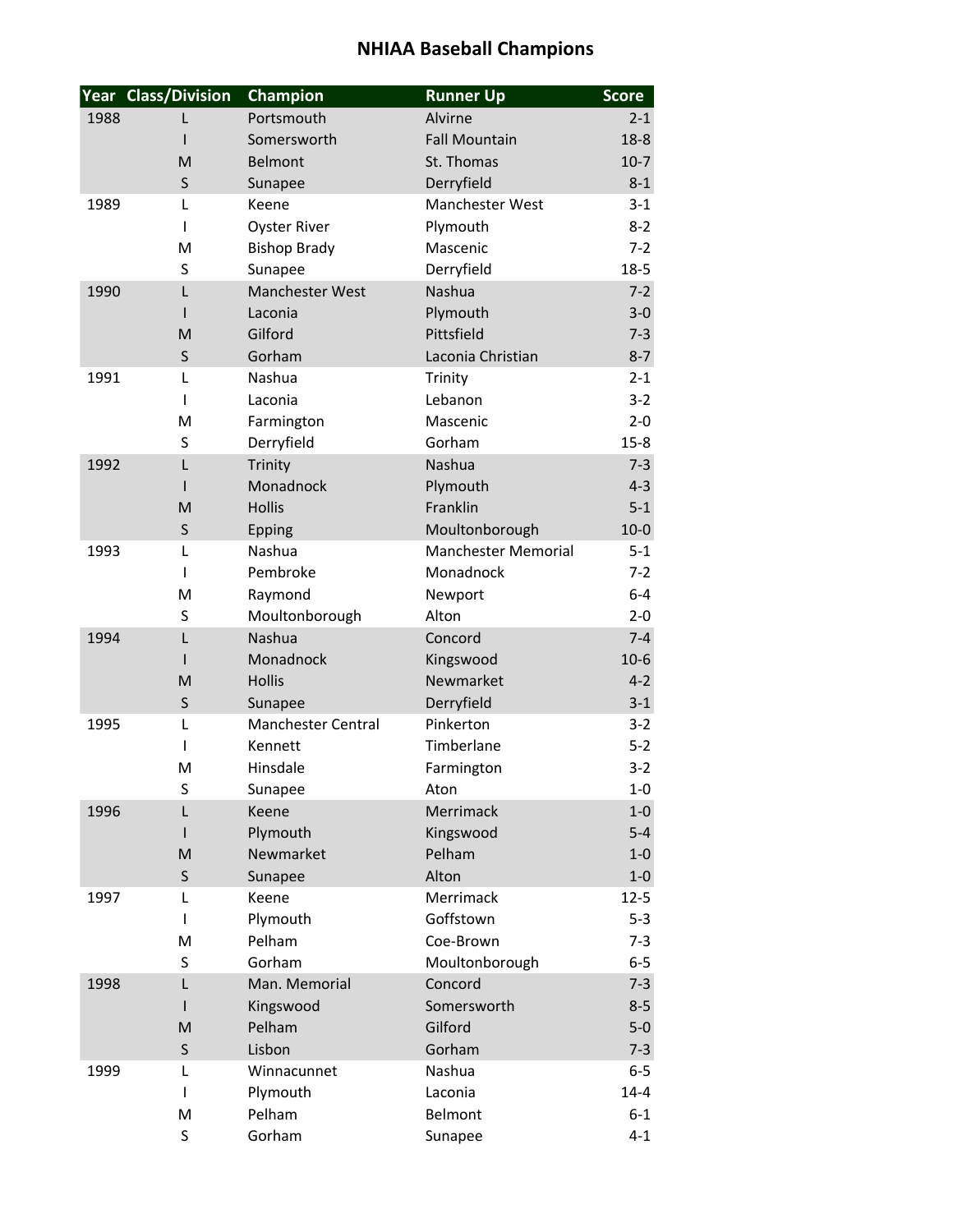|      | <b>Year Class/Division</b> | Champion                           | <b>Runner Up</b>        | <b>Score</b>      |
|------|----------------------------|------------------------------------|-------------------------|-------------------|
| 2000 |                            | <b>Manchester Central</b>          | Exeter                  | $5 - 3$           |
|      | ı                          | Goffstown                          | Pembroke                | $6-0$             |
|      | M                          | Hopkinton                          | Mascenic                | $7 - 5$           |
|      | S                          | Moultonborough                     | Gorham                  | $4 - 2$           |
| 2001 | L                          | Nashua                             | Alvirne                 | $11 - 4$          |
|      | I                          | Goffstown                          | Monadnock               | $4-0$             |
|      | M                          | Newmarket                          | Gilford                 | $5-0$             |
|      | S                          | Pittsfield                         | Derryfield              | $4 - 2$           |
| 2002 | L                          | Winnacunnet                        | Nashua                  | $2 - 0$           |
|      |                            | Coe-Brown                          | Goffstown               | $6 - 4$           |
|      | M                          | Farmington                         | Gilford                 | $5 - 1$           |
|      | S                          | Moultonborough                     | Colebrook               | $3 - 1$           |
| 2003 | L                          | Salem                              | Keene                   | $5 - 3$           |
|      | I                          | Souhegan                           | <b>Hollis Brookline</b> | $10-0$            |
|      | M                          | Bow                                | Farmington              | $4 - 1$           |
|      | S                          | Derryfield                         | Lisbon                  | $6 - 2$           |
| 2004 | L                          | Londonderry                        | Salem                   | $6 - 4$           |
|      | $\mathsf{I}$               | St. Thomas                         | Souhegan                | $7 - 0$           |
|      | M                          | Farmington                         | <b>Bow</b>              | $5 - 3$           |
|      | S                          | Lisbon                             | Calvary Christian       | $7 - 0$           |
| 2005 | L                          | Nashua South                       | Salem                   | $6 - 1$           |
|      | I                          | Monadnock                          | Hanover                 | $5 - 3$           |
|      | M                          | Somersworth                        | Belmont                 | $5 - 3$           |
|      | S                          | Lisbon                             | Colebrook               | $4 - 0$           |
| 2006 | L                          | <b>Manchester Memorial</b>         | <b>Bishop Guertin</b>   | $5-4$             |
|      | I                          | Con Val                            | Kennett                 | $5 - 3$           |
|      | M                          | Campbell                           | Newmarket               | $3 - 2$           |
|      | S                          | Lisbon<br>Merrimack                | Lin-Wood                | $11-2$<br>$7 - 2$ |
| 2007 | L<br>I                     | <b>Hollis Brookline</b>            | Trinity                 | $4 - 2$           |
|      | M                          |                                    | Plymouth<br>Franklin    | $2 - 1$           |
|      | S                          | <b>Prospect Mountain</b><br>Lisbon | Derryfield              | $7-2$             |
| 2008 | L                          | Goffstown                          | Salem                   | $4 - 3$           |
|      | $\mathbf{I}$               | Portsmouth                         | <b>Bow</b>              | $6-0$             |
|      | M                          | <b>Prospect Mountain</b>           | Mascenic                | $2 - 1$           |
|      | S                          | Colebrook                          | Pittsburg               | $4 - 3$           |
| 2009 | L                          | Keene                              | Alvirne                 | $9 - 4$           |
|      | I                          | Portsmouth                         | St. Thomas              | $10-8$            |
|      | M                          | Franklin                           | Campbell                | $2 - 1$           |
|      | S                          | Pittsburg                          | Newmarket               | $3 - 1$           |
| 2010 | L                          | Londonderry                        | Salem                   | $5-2$             |
|      |                            | Portsmouth                         | <b>Bedford</b>          | $5 - 1$           |
|      | M                          | Winnisquam                         | Somersworth             | $2 - 0$           |
|      | S                          | Portsmouth Christian               | Pittsburg               | $2 - 1$           |
| 2011 | I                          | Nashua North                       | Concord                 | $11-6$            |
|      | Ш                          | Portsmouth                         | St. Thomas              | 9-6               |
|      | III                        | Campbell                           | Somersworth             | $4 - 2$           |
|      | IV                         | Sunapee                            | Colebrook               | $13-9$            |